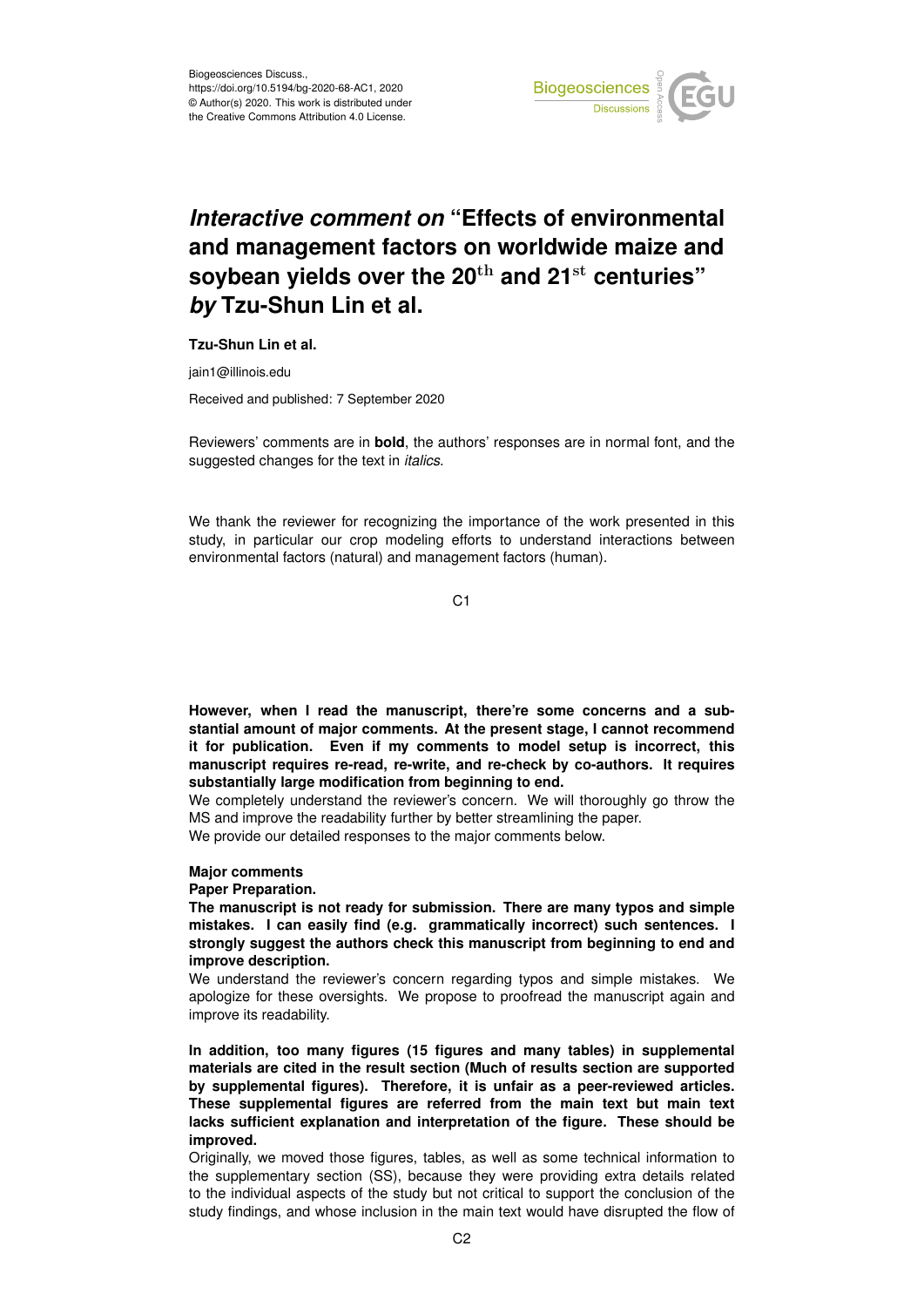the descriptions of the results. However, we appreciate the reviewer's concerns that the SS contains too many figures and other material, which would be published as a separate document along with the paper. To address the reviewer's concern, here we propose the following changes: (1) move most of the technical information and some figures and tables to appendices, (2) retain some of the material in the SS, and (3) move some to the main text. See below our detailed plan:

*(1) Material to be Moved to Appendix Section* According to the Biogeosciences policy, appendices are part of the manuscript, which are published right after the conclusions and discussion sections. In specific, we propose to move the following supplementary text sections, figures, and tables to the Appendix Section.

(1.1) Merge e following four text sections (Text S2-S5) into one Appendix B:

Text S2. Estimation of Crop Specific Harvested Area for Irrigated and Non-Irrigated Conditions Text S3. Estimation of Crop Specific N Inputs at Spatial Scale Text S4. Estimation of Irrigation Water Amount Text S5. Estimation of Crop Specific Planting Time

Appendix B: Estimation of Crop Specific Harvested Area, N Input, Irrigation Amount, and Planting Time We will also move Figure S5 and Table S1, which are cited in Text S4 and Text S5, to Appendix B

(1.2) Move the following text sections to the Appendix Section to standalone Appendices:

Text S1. to an Appendix Section with the following title: Appendix A: Bias Correction of Future Climate

Text S6 to an Appendix Section with the following title: Appendix C. Seeding and Plant Residue Removal Rates We will also move Table S2, which is cited in Text S6, to Appendix C

Text S7 to an Appendix Section with the following title: Appendix D. ISAM Model Simu-

C3

lations Yields for Maize and Soybean for FACE Sites We will also move Figure S7 and Table S3, which are cited in Text S7, to Appendix D

Text S8 to an Appendix Section with the following title: Appendix E. Implementation of the N Stress Effect on Carbon Allocation We will also move Figure S8 and Table S5, which are cited in Text S8, to Appendix E

Text S9 to an Appendix Section with the following title: Appendix F. Heat Stress effect on Crop Productivity

Text S10 to an Appendix Section with the following title: Appendix G. The Calculation of the Percent Bias (PBIAS)

Text S11 to an Appendix Section with the following title: Appendix H. Calculation of Detrended Yield We will also move Figure S9, which is cited in Text S11, to Appendix H

Text S12 to an Appendix Section with the following title: Appendix I. CLM and AgMIP Model Results for the FACE Sites We will also move Tables S4, which is cited in Text S12, to Appendix I

Appendix J: Figures Figure S12: It shows the model estimated LAI for the period 1996- 2005 and for the 2090s under two future scenarios. While the observations suggest that LAI for soybean for the tropical regions is the lowest, we added this figure to show that the model estimated LAI for soybean is consistent with the observations. We propose to move this figure to the Appendix section.

Figure S13: This figure shows the model simulated leaf net photosynthetic rates for C4 crops, maize and C3 crops, soybean response to leaf temperature, which are important results. Therefore, we propose to move this figure to the Appendix section

*(2) Material to be Retained in the Supplementary Section* We will retain the following Text, Tables, and Figures in the supplementary section because these are not critical to supporting the conclusion of the paper.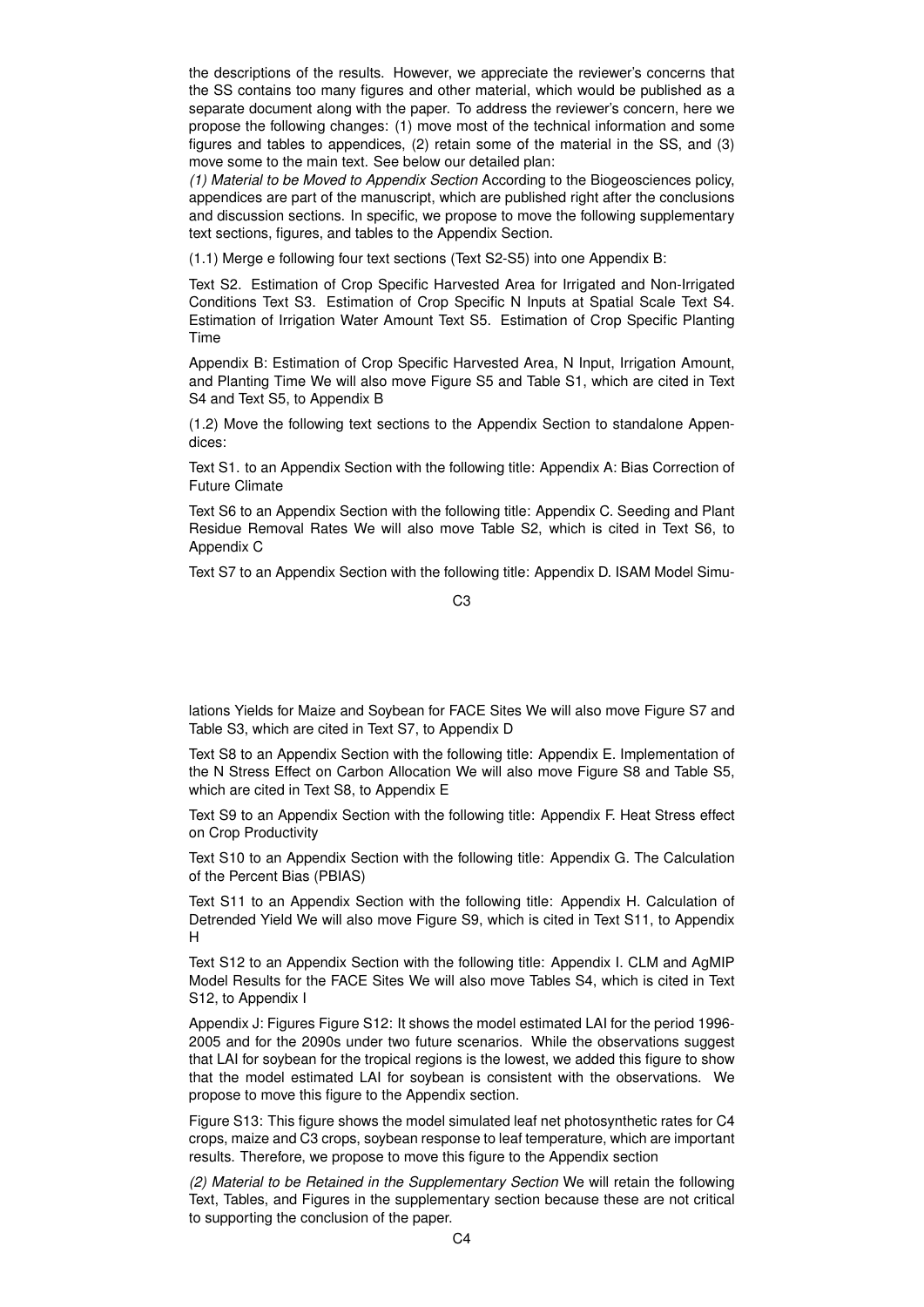2.1 Figures Figures S1-S4, S6: These figures describe the model input data, which we adopted from other published studies.

Figures S10-S11a-c: These figures are the expansion of Figures 3 and 4. Figures 3-4 describe the results at a regional scale, which are further expended to the gridded scales in Figures S10-S11ac.

Table S6: The table shows the maize and soybean yields (t/ha) at global and regional scales averaged over the period 1996-2005 for the reference case (ERef) and for the [CO2] (ECO2), climate (ECli), irrigation (EIrr), nitrogen input (ENit) and harvest areas (EHar) factor cases; and the

*(3) Material to be Moved to the Main Text* Figures 14S and 15S: These figures are showing the model estimated effect of heat stress and harvested area change on crop yield under two scenarios. These figures are cited multiple times in the main text. Therefore, we propose to move these figures to the main text.

**Model Setup In the experiments of sensitivity check, the authors conducted many experiment with one input time-invariant. In the experiment, the authors set 1901-1920 values for 1901- 2005 simulation and 1996-2006 values for 2006- 2100 simulation. If the description is true, I have serious concern of the model outputs. If we consider atmospheric CO2 concentration as time-invariant parameter, model run was conducted using 1901-1920 CO2 concentration for 1901-2005 and 1996-2006 CO2 for 2006-2100. This setup include large jump of CO2 concentration, and this may introduce unrealistic jumps of outputs s around 2005. So, in my guess, results on future changes contain large biases caused by jump of input parameters for sensitivity tests. This should be avoided.**

We would like to clarify the procedure of model simulations. We propose to revise the text in the paper to describe the model simulation procedure better.

First, we agree that increasing the concentrations to 1996-2005 value in the year 2005 in the historical invariant CO2 case would have introduced an unrealistic jump in the

C5

model output in the year 2001(2005). However, this is not our modeling approach. We perform two different CO2 invariant cases, one is a historical case, and another one is a future case as explained below:

For the historical CO2 invariant case, we run the model from 1901 to 2005 with fixed CO2 concentration at the 1900 level.

For the future invariant CO2 case, we first run the model for the reference case for the period 1901-2000; the reference case has a varying climate, CO2 and other environmental and management inputs. Then we continue the model run from 2001-2100 with CO2 concentration fixed at the 1996-2005 mean value (ca. 369.0 ppm), which is ca. 2000 value (368.2), but other variable values are assumed to change as in the reference case. Note that we compare the results for the 2090s (e.g., averaged over 2090-2099) relative to 1996-2005 (ca. 2000), which has already been stated in the main text. Following this approach, there is no sudden jump in the model output for the yields in the year 2000 (or 2005), and the year 2000 model results are the same for CO2 invariant and reference cases.

We will revise the text from lines 135-137 and clarify this point in the revised MS as follows:

*The five additional simulations, ECO2, ECli, EHar, ENit and EIrr are performed differently for the period 1901-2005, and for the period 2006-2100. For the 1901-2005case, one of the five factors remains fixed at the 1901 level, whereas all other factors vary with time as in ERef. For the future time case, first we run the model for the ERef case for the period 1901-2000. Next, we continue the model run from 2001-2100 with one of the five factors remains fixed at the 1996-2005 mean value, which represents ca. 2000 value, but other variable values are assumed to change as in the ERef case.*

**Interpretation of Results Manuscript contains many figures (in main text and supplement). However, these figures were not well-evaluated and discussed in the main text. I believe these figures contains many important implications. How-**